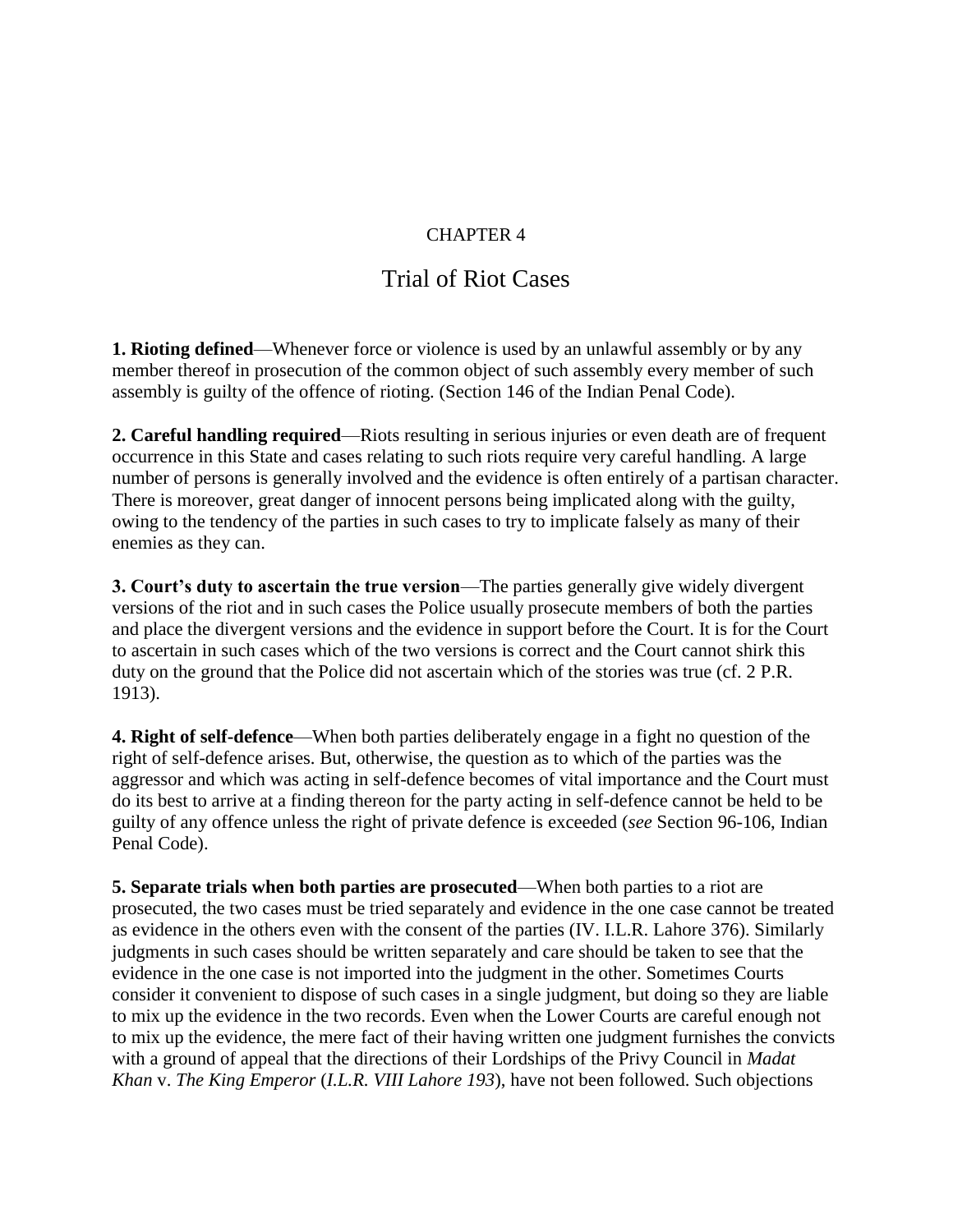have to be heard, examined and decided and a good deal of the time of the appellate Court is thus wasted.

## **COMMENTS**

Two parties of Pathans who had engaged in an armed fight, resulting in the death of a member of each party, were separately charged and tried for murder and causing grievous hurt. The Sessions Judge, as well as the High Court on appeal, dealt with both cases in one judgment. The appellants, members of one party, obtained special leave to appeal from their convictions, on the ground that in the consideration of the charges against them evidence given in the case against the other party was referred to. On the hearing of the appeal it appeared that there was a body of evidence adduced in the case against the appellants which warranted their convictions and that no injustice had arisen from the technical irregularity. *Held,* that in accordance with the practice of the Judicial Committee the appeal should be dismissed. *Madat Khan vs. The King-Emperor,* (1927) I.L.R. VIII Lah. (PC) 193.

**6. Case of each accused should be separately sifted—**In recording evidence in riot cases, care should be taken to bring out distinctly as far as possible the connection of each of the accused with the crime and the actual part played by him. In the judgment the evidence against each of the accused should be discussed separately along with the evidence produced by him in defence, (if any) and should be scrutinised with care. The possibility of innocent persons being falsely implicated should be always borne in mind. The mention or omission of the name of an accused person in the First Information Report, when such report is made promptly by an eye-witness, and the presence or absence of injuries on his person are worthy of consideration in this respect, though these are, of course by no means conclusive.

**7. An unlawful assembly, its common object and use of violence must be proved**—A charge of rioting presupposes the existence of an unlawful assembly with a common object as defined in Section 141 of the Indian Penal Code. No charge of rioting can be sustained against any person unless it is proved that he was a member of such an unlawful assembly, and that one or more members of the assembly used force or violence in prosecution of its common object. It is, therefore, advisable to refer to the unlawful assembly, its common object, and the use of force or violence in the charge, so that the essential ingredients of the offence are not lost sight of. A lucid statement of the law of unlawful assembly and riot by Plowden, J., will be found in 4 P.R. 1889.

**8. Joint liability of accused**—Section 149 of the Indian Penal Code, which makes every member of an unlawful assembly constructively liable for offences committed by other members, in prosecution of the common object of the assembly, deserves careful study. Before Section 149 can be called in aid, the Court must find with certainty that there were at least five persons sharing the common object. It is not essential that five persons must always be convicted before Section 149 can be applied. In this connection please see 1954 Supreme Court Reports 145, A.I.R. 1954 SC 648 and I.L.R. 1954 Punjab 813. If there is uncertainly as to the required number having participated in the crime, joint liability may still arise by virtue of Section 34 of the Indian Penal Code, if it is found that the act constituting the offence was committed "in furtherance of the common intention of all. As regards the precise scope and effect of Section 149 and Section 34 Indian Penal Code, 1954, Supreme Court Reports 904 and I.L.R. 1954 Punjab 813 may be consulted, when no joint liability can be established, each accused person can be held responsible only for his own acts.